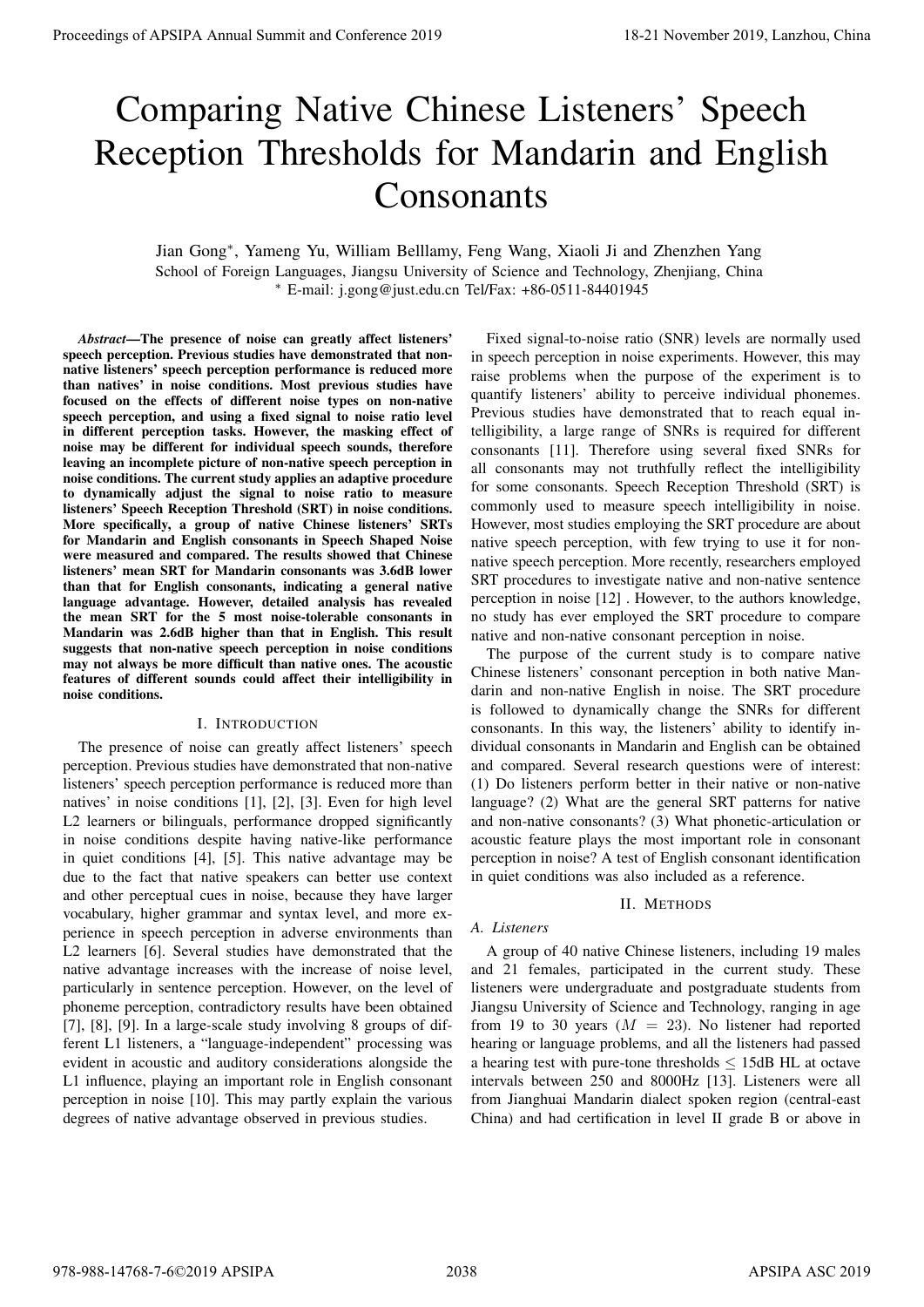the National Proficiency Test of Putonghua (Mandarin). These listeners were studying various courses in university, and most of them had passed the College English Test Band 6 (CET-6). Listeners were paid for their participation.

### *B. Stimuli*

The English consonant stimuli used in the current study were nonsense vowel-consonant-vowel (VCV) tokens derived from the Interspeech 2008 Consonant Challenge corpus [14]. The vowel contexts for each VCV token in this corpus were the 9 combinations of the 3 vowels /æ, i, u/ in initial and final positions. Two stress types, namely front stress and end stress, were both recorded for each VCV context in this corpus. A subset of the corpus produced by 4 male and 4 female speakers, containing 23 British English consonants (/p, b, t, d, k, g, t $\int$ ,  $\oint$ , f, v,  $\theta$ ,  $\delta$ , s, z,  $\int$ ,  $\zeta$ , h, m, n, l, r, j, w/, [15]) were used in the English consonant identification in quiet and SRT tests. Similar VCV tokens from a Chinese corpus collected in a previous study [16] were used in the Mandarin consonant SRT test. The Chinese VCV tokens were produced by 3 male and 3 female speakers, including 23 Mandarin Chinese consonants  $($ /p, p<sup>h</sup>, t<sup>h</sup>, t, k<sup>h</sup>, k, ts<sup>h</sup>, ts, tj<sup>h</sup>, tj, tsh, ts, f, s, j, c, x, m, n, l, <u>y</u>, j, w/, [17] ). Proceedings of APSIPA Annual Summit and Conference 2019<br>
In Northern Conference 2019 18-21 November 2019, Lanzhou, China 2039 18-21 November 2019, Lanzhou, China 2039 18-21 November 2019, Lanzhou, China 2039 18-21 Novembe

In the English consonant identification in quiet test, 16 VCV tokens were used for each of the 23 consonants, making 368 VCV tokens altogether. The vowel contexts and stresses were balanced for each consonant. Another 10 VCVs were used as practice items at the beginning of the test. In the English consonant SRT test, only the VCV tokens in /æCæ/ context with end stress were used in order to reduce the variability of phonetic context, which would make the SRTs more stable between listeners and more comparable across corpora [11]. Four VCV tokens for each consonant were selected, and were repeated 5 times during the test, which makes it 20 tokens for each consonant, and 460 tokens all together. Similarly, there were 460 VCV tokens in the Mandarin consonant SRT test, 4 tokens for each of the 23 consonants, and which were repeated 5 times. 10 practice tokens were given at the beginning in both English and Mandarin SRT tests.

Speech Shaped Noise (SSN) was used as the noise masker in the SRT tests. All stimuli were normalized to have equal root-mean-square (RMS) energy and the noise was added immediately prior to presentation. The signal-to-noise ratio (SNR) for each stimulus was adjusted dynamically according to the SRT measure procedure.

## *C. Procedure*

All tests were carried out at a sound-treated audiology test lab at Jiangsu University of Science and Technology. Listeners were tested one by one. The presentation of stimuli and the collection of responses were controlled by a customized MATLAB [18] program. Listeners finished the English SRT test first, followed by the Mandarin SRT test and English consonant identification in quiet test. In the English tests, listeners were asked to assign the consonant they heard in each VCV token to one of the 23 English consonant categories

by clicking the corresponding button on a  $4\times6$  on-screen button grid. Real English words with capital letters to indicate the corresponding consonant were shown on the buttons. Similarly, in the Mandarin test, the listeners' task was to classify the consonants they heard in the VCV tokens into the Mandarin consonant categories. Chinese characters with corresponding consonant to the syllable initial position were shown on the buttons in order to reduce orthographic influence [19].

For the English and Mandarin SRT tests, the SNR for each VCV token was modified dynamically according to the history of listeners' perception responses, following a 2-down 1-up adaptive procedure [20], and the step size was fixed at 2dB. For example, if the current SNR for an "aba" token was -4dB, and the listener gave an incorrect answer, then the SNR for the next "aba" token would be increased to -2dB. If the listener gave a correct answer, then the SNR for the next "aba" token would be kept at -4dB. If the listener could correctly identify the "aba" token at -4dB again, then the SNR for the third "aba" token would again be decreased to -6dB. The SRT for each consonant was calculated by averaging the SNR values for the last 5 tokens for that consonant.

Previous studies have demonstrated that different consonants have various reception thresholds [11], [21], and if the initial SNR is set too high, the SRT might not be reliable due to the lack of convergence in the last 5 SNR values (i.e., SNR values have been still continuously going down for the last few tokens) [9]. In the current study, a pilot test with an initial SNR fixed at 0dB was carried out to find out the proper initial SNR values for different English and Mandarin consonants. The initial SNRs were set based on individual consonants rather than using a fixed value for all sounds (see TABLE I).

TABLE I INITIAL SNRS FOR ENGLISH AND MANDARIN CONSONANTS

| English            | p    | b        |    | d        | k        | g    | tJ          | ¢ξ       |         | v    |    | ð  |
|--------------------|------|----------|----|----------|----------|------|-------------|----------|---------|------|----|----|
| <b>Initial SNR</b> | -6   | 0        | -6 | $\Omega$ | $\Omega$ | -6   | -6          | -4       | $\cdot$ | 4    |    |    |
| English            | S    | z        |    | ζ        | h        | m    | n           |          |         |      | W  |    |
| <b>Initial SNR</b> | -4   | 0        | -6 | $\Omega$ | -6       | $-2$ | $-4$        | $\Omega$ | -4      | $-2$ | -6 |    |
| Mandarin           | p    | b        |    | d        | k        | g    | $\mathbf c$ | z        | ch      | zh   |    |    |
| <b>Initial SNR</b> | -4   | $\theta$ | 4  | $-4$     | $\theta$ | 0    | $-4$        | $\Omega$ | -4      | -4   |    | -4 |
| Mandarin           |      | s        | sh | X        | h        | m    | n           |          |         |      | w  |    |
| Initial SNR        | $-2$ |          | -4 |          | $-6$     | -4   | $\theta$    | -4       | -n      |      |    |    |

# III. RESULTS AND ANALYSIS

Native Chinese listeners' SRTs for Mandarin and English consonants are shown in TABLE II and III. As expected, native Chinese listeners' mean SRT over all Mandarin consonants (-6.5dB) was 3.6dB lower than their mean SRT over all English consonants (-2.9dB). Statistical analysis confirmed the difference was significant  $[t(78) = -6.9844, p < 0.001]$ . This result tends to indicate a general native language advantage for Chinese listeners. That is, they could tolerate more noise in their native language perception than in non-native language perception. However detailed observation of the SRTs on individual consonants revealed rather complicated patterns. It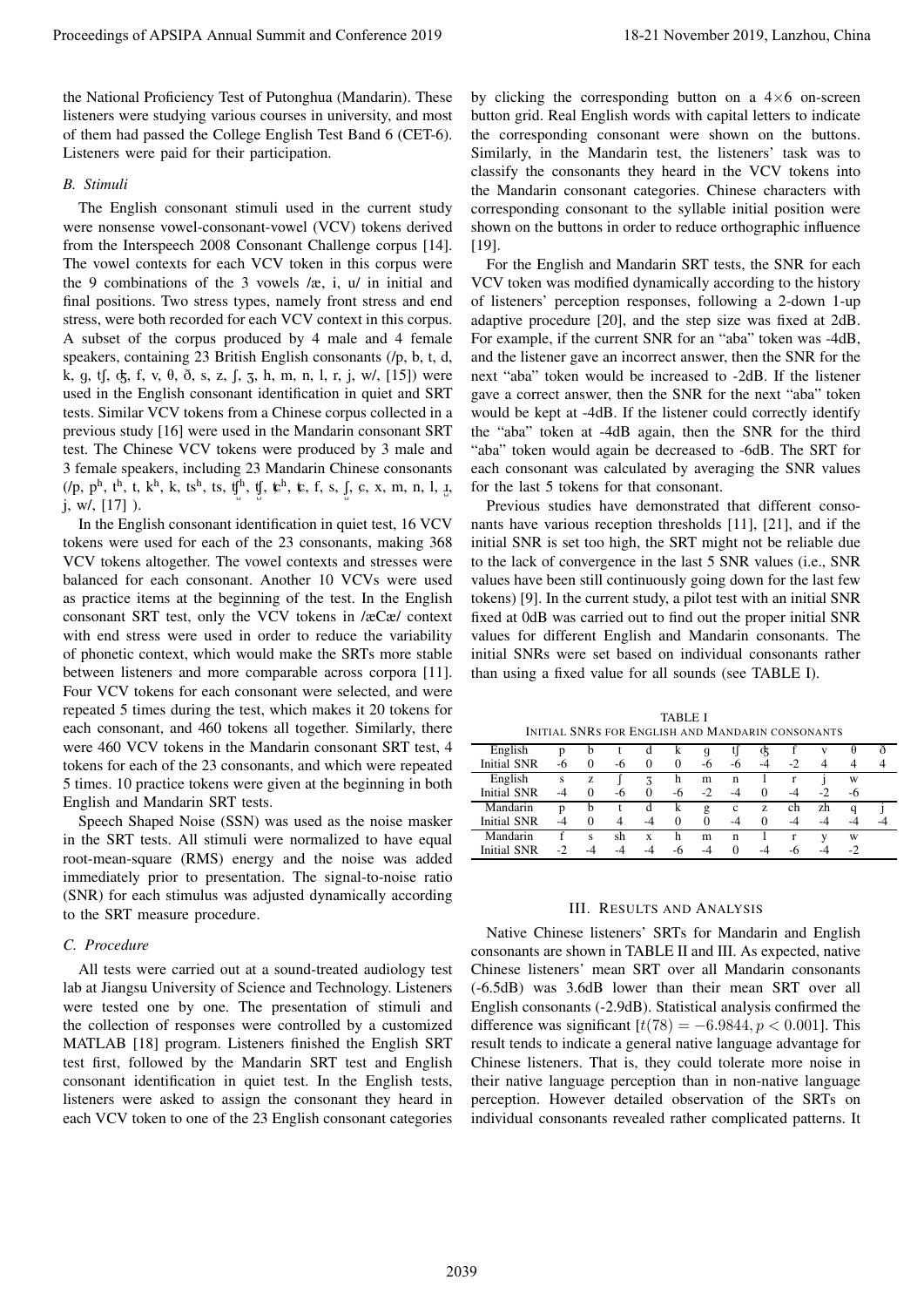can be seen from TABLE II that the SRTs for some English consonants ( $/0$ ,  $\theta$ ,  $\zeta$ ,  $v/$ ) were extremely high. In fact, the mean SRT for the 5 English consonants with the highest SRTs was significantly 15.6dB higher than the mean SRT for those in Mandarin  $[t(78) = 16.6868, p < 0.001]$ . For the 13 consonants in the middle in both languages, the mean SRT difference was reduced to 1.5 dB, though it was still significant  $[t(78) = 2.4592, p < 0.05]$ . An interesting and unexpected result was that the mean SRT for the 5 English consonants with the lowest SRTs being significantly 2.6 dB lower than that from the Mandarin consonants  $[t(78) = -5.3484, p < 0.001]$ , which means the Chinese listeners were able to better identify these non-native sounds than their native sounds in noise condition. Another interesting result was the great SRT difference between Mandarin /th/ and English /t/.

TABLE II and III also list some phonetic-articulatory information such as place, manner and voicing for Mandarin and English consonants. The aspiration information and the correct identification rates in quiet conditions are also given for Mandarin and English consonants respectively. For the Mandarin consonants, it is difficult to generalize the conclusion that any particular feature of place, manner, voicing or aspiration for a consonant would affect their SRTs. Consonants from the same feature class could have varied SRTs. A similar situation can be found for most of the English consonants. However, it is notable that 4 ( $/0$ ,  $\theta$ ,  $\zeta$ ,  $v/$ ) of the 5 most difficult English consonants to perceive in noise were fricatives. TABLE II shows that these fricatives were also the most difficult sounds to identify in quiet conditions for Chinese listeners. In fact, a significant high negative correlation was found between English consonants' SRTs and their correct identification rate in quiet conditions  $(r = -0.823, p < .001)$ , indicating language experience may have some influence on non-native consonant perception in noise. Proceedings of APSIPA Annual Summit and Conference 2019<br>
contents of A.5, a) were signified that the Summit and Eq. (a) and the Summit and Conference 2019, Langlate 2019, Langlate 2019, Langlate 2019, Langlate 2019, Langl

The sibilant features for Mandarin and English consonants are also given in TABLE II and III. In the current study, the SRTs for the 9 Mandarin and 6 English sibilant sounds were relatively low (English /z/ was an exception), consistent with previous studies' results, which indicates that sibilant sounds are found to be relatively better perceived in noise conditions [10], [11].

#### IV. DISCUSSION

The current study investigated native Chinese listeners' SRT for their native Mandarin consonants and non-native English consonants. The results show that listeners' mean SRT for Chinese consonants was 3.6dB lower than that for English consonants, indicating a general native language advantage. These results are consistent with those of previous studies that indicate Chinese-English bilinguals' Mandarin sentence SRT was 2.8dB lower than their English sentence SRT [12]. In sentence perception in noise tests, listeners could benefit from a high level of language experience such as lexical, semantic and syntactic information [22]. The current study's results provides evidence that the native language advantage

TABLE II SRTS FOR ENGLISH CONSONANTS

| Cons                    | $SRT$ $(dB)$ | M        | $\overline{P}$ | $\overline{\mathsf{v}}$ | Quiet $(\%)$ | Sib            |
|-------------------------|--------------|----------|----------------|-------------------------|--------------|----------------|
| ð                       | 27           | fricativ | dental         | $\ddot{}$               | 32           |                |
| $\theta$                | 23           | fricativ | dental         |                         | 45           |                |
| 3                       | 14           | fricativ | post-alv       | $\overline{+}$          | 40           | $\ddot{}$      |
| $\overline{\mathbf{V}}$ | 13           | fricativ | lab-den        | $\overline{+}$          | 68           |                |
| b                       | $\mathbf{1}$ | plosive  | bilabial       | $\overline{+}$          | 98           |                |
| $\overline{f}$          | $-1$         | fricativ | lab-den        | $\overline{a}$          | 94           |                |
| k                       | $-2$         | plosive  | velar          |                         | 81           |                |
| 1                       | $-2$         | lateral  | alveolar       | $\overline{+}$          | 95           |                |
| Z.                      | $-5$         | fricativ | alveolar       |                         | 73           | $\overline{+}$ |
| $\mathbf n$             | $-5$         | nasal    | alveolar       | $\ddot{}$               | 91           |                |
| m                       | -6           | nasal    | bilabial       | $+$                     | 98           |                |
| d                       | -6           | plosive  | alveolar       | $\ddot{}$               | 97           |                |
| S                       | -6           | fricativ | alveolar       |                         | 81           | $\ddot{}$      |
| ģ,                      | -7           | affricat | post-alv       |                         | 72           | $\ddot{}$      |
| p                       | $-8$         | plosive  | bilabial       |                         | 96           |                |
| tſ                      | $-9$         | affricat | post-alv       |                         | 88           | $\overline{+}$ |
| $\mathbf{r}$            | $-10$        | approxi  | post-alv       | $\overline{+}$          | 86           |                |
| W                       | $-10$        | approxi  | approxi        | $\pmb{+}$               | 79           |                |
| h                       | $-12$        | fricativ | glottal        | $\overline{a}$          | 95           |                |
|                         | $-12$        | plosive  | velar          | $\overline{+}$          | 90           |                |
| g<br>j                  | $-12$        | approxi  | approxi        | $\overline{+}$          | 85           |                |
|                         | $-15$        | fricativ | post-alv       |                         | 91           | $\overline{+}$ |
|                         | -16          | plosive  | alveolar       |                         | 93           |                |
| mean                    | $-2.9$       |          |                |                         | 81.2         |                |

Cons-Consonants, M-Manner of articulation, P-Place of articulation, V-Voicing, Quiet-Correct identification in English consonant identification in quiet test, Sib-Sibilant

"+" means with the feature, "-" means without the feature

TABLE III

| SRTs for Chinese consonants                |            |                         |                         |                          |     |           |  |
|--------------------------------------------|------------|-------------------------|-------------------------|--------------------------|-----|-----------|--|
| Cons                                       | $SRT$ (dB) | $\overline{\mathrm{M}}$ | $\overline{\mathsf{P}}$ | $\overline{\rm v}$       | Asp | Sib       |  |
| $t^h$                                      | 9          | plosive                 | den-alvo                | $\overline{a}$           | $+$ |           |  |
| $\mathbf n$                                | $-2$       | nasal                   | den-alvo                | $^{+}$                   |     |           |  |
| p                                          | $-2$       | plosive                 | bilabial                |                          |     |           |  |
| f                                          | $-2$       | fricativ                | lab-den                 |                          |     |           |  |
| t                                          | $-3$       | plosive                 | den-alvo                |                          |     |           |  |
| ts                                         | $-3$       | affrica                 | t den-alvo              | $\overline{\phantom{0}}$ |     | $+$       |  |
| k                                          | -5         | plosive                 | velar                   |                          |     | $^{+}$    |  |
| 1                                          | -5         | lateral                 | den-alvo                | $\ddot{}$                |     |           |  |
| $\mathbf{t}^{\mathrm{h}}$                  | $-7$       | affricat                | palatal                 |                          | $+$ | $+$       |  |
| W                                          | $-7$       | approxi                 | bilabial                | $\overline{+}$           |     |           |  |
| S                                          | -8         | fricativ                | den-alvo                |                          |     | $\ddot{}$ |  |
| p <sup>h</sup>                             | $-8$       | plosive                 | bilabial                |                          | $+$ |           |  |
| ſ                                          | $-8$       | fricativ                | post-alv                |                          |     | $^{+}$    |  |
| $t_s$ <sup><math>\frac{5}{5}h</math></sup> | $-9$       | affricat                | den-alvo                |                          | $+$ | $^{+}$    |  |
|                                            | $-9$       | affricat                | post-alv                |                          | $+$ | $\ddot{}$ |  |
| $\psi^{\text{th}}_{\text{c}}$              | $-9$       | affricat                | post-alv                |                          |     | $\ddot{}$ |  |
|                                            | $-9$       | fricativ                | palatal                 |                          |     | $\ddot{}$ |  |
| m                                          | -9         | nasal                   | bilabial                | $^{+}$                   |     |           |  |
| $k^h$                                      | $-10$      | plosive                 | velar                   |                          |     |           |  |
| X                                          | $-10$      | fricativ                | velar                   |                          |     |           |  |
| t                                          | $-11$      | affricat                | palatal                 |                          |     | $^{+}$    |  |
| لہ<br>آ                                    | $-11$      | approxi                 | post-alv                | $\pm$                    |     |           |  |
|                                            | $-12$      | approxi                 | palatal                 | $^{+}$                   |     |           |  |
| mean                                       | $-6.5$     |                         |                         |                          |     |           |  |

Cons-Consonants, M-Manner of articulation, P-Place of articulation, V-Voicing, Asp-Aspiration, Sib-Sibilant

"+" means with the feature, "-" means without the feature

can be found in a low level of speech perception in noise as well.

Chinese listeners' consonant SRTs varied greatly in both Mandarin and English, even within the same phoneticarticulation category. No clear relation between a consonant's